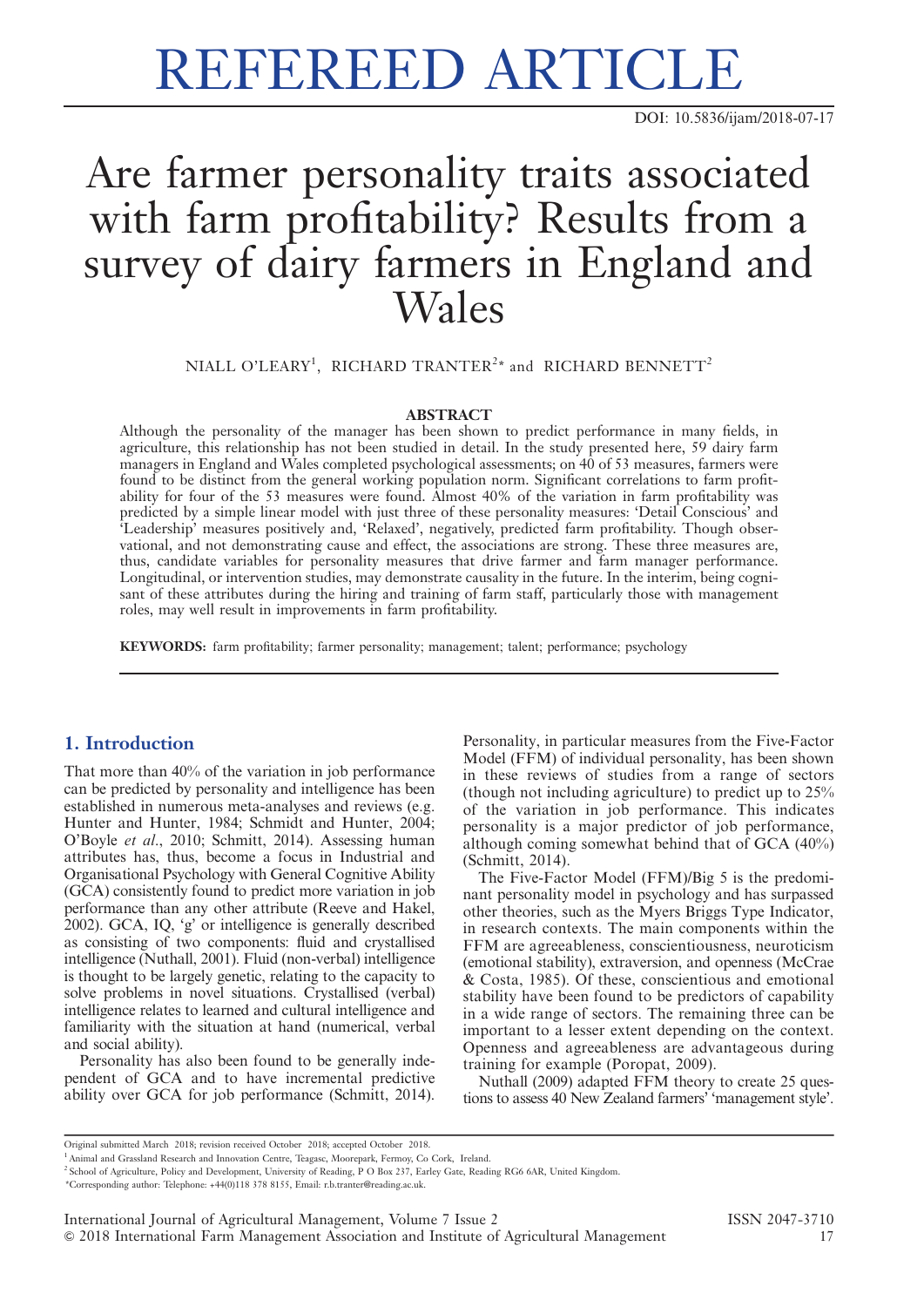Following factor analysis, six 'style factors' were identified, two of which aligned somewhat with two of the FFM factors, while four factors did not. Two variables predicted financial performance and are related to conscientiousness. 'Thoughtful creator' was positively associated with profitability and 'concern for correctness' was negatively associated with profitability with an effect size of about 0.1 each.

From an agricultural and farm economics perspective, there is a relatively extensive literature looking at farm characteristics such as size and enterprise mix as predictors of farm financial performance and sustainability. In general, a clear picture emerges that only a proportion of the variation can be explained by these variables, and that the main drivers of this variation are scale, efficiency and market prices (Tey and Brindal, 2015). All three have a relatively well developed associated literature with efficiency, in particular, being a prominent area of discussion (Wilson et al., 1998; Alvarez and Arias, 2004; Barnes, 2006; Johansson and Öhlmér, 2007; Wilson and Harper, 2011). The proportion of variation explained by these variables is surprisingly small, considering the considerable research effort these topics have had, and continue to garner. As Tey and Brindal (2015) showed in a review of studies on the topic of farm financial performance being predicted by farm characteristics alone, statistical significance is not consistently found for most variables and, even then, the direction of the association is not even consistent. Beyond the token inclusion of age and education, a full investigation of the role of farmer attributes as drivers and correlates with farm business profitability is missing from the literature. Conversely, there is a significant core of literature that looks at farmer attitudes, perceptions and motivations which does not include consideration of financial information (e.g. Sutherland and Burton, 2011; Gasson, 1973; Burton, 2004). Given the relative paucity of agricultural research linking GCA, and personality in particular, to farm profitability to date, and the established importance of these attributes in the field of occupational psychology, more research on these topics is likely to be fruitful and to add significantly to our knowledge of the drivers of farm business performance.

Research on these topics in agriculture to date has been curiously modest with a few notable exceptions (McGregor et al., 1996; Austin et al., 2001; Hansson, 2008; Nuthall, 2010). There has been some research on the related topic of attitudes and beliefs (Gasson, 1973; Edwards-Jones, 2006; Mäkinen, 2013; O'Leary et al., 2018). However, this focus on attitudes and beliefs is closer in scope to the well-developed theme of understanding and influencing specific farmer behaviours such as individual practice adoption (Mattison and Norris, 2007; Garforth, 2010; Schroeder, 2012; Jones et al., 2016). The focus of agricultural economists and rural sociologists to date has thus been assessing the data that is readily available in datasets such as those in the European Union's Farm Accountancy Data Network and those farmer attributes assessed when trying to influence farmer behaviour. One set of studies, the Edinburgh Study of Decision Making on Farms, did assess the personality and GCA of farmers in Scotland but did not assess associations between these measures and farm profitability in detail (McGregor et al., 1996; Willock et al., 1999; Austin et al., 2001). McGregor et al. (1996) did have a table that indicated that lower GCA farmers were less profitable, though this was not discussed in detail or followed up in the subsequent publications coming out of the project.

Assessing the personality of managers and staff on farm, and using this information during selection and training may, therefore, be a way to improve farm profitability that is currently not part of the farm management research paradigm. Farm-specific research confirming such findings in general occupational studies would aid the application of these insights in agriculture, and so are likely to improve farm profitability.

This paper, which is inter-disciplinary in nature, drawing on aspects of farm economics, rural sociology and occupational psychology aims to address the paucity of research to date of how farmer personality is associated with farm business performance. A sample of British dairy farmers completed the Occupational Personality Questionnaire (OPQ) (Saville et al., 1996; British Psychological Society, 2016) and the associations between 53 OPQ psychometric measures and farm profitability are reported here using both correlation analysis and linear models. The findings, and their implications for farm management and farm management research, are then discussed.

# 2. Materials and Methods

### Introduction

The objective of the study presented here was to assess the relationship between personality and farm profitability. A sample of dairy farmers in England and Wales had their personality assessed in conjunction with the financial performance of their farm businesses in 2015. In this section, the participants' characteristics, the profitability measure, the personality assessment, and the analysis methods used are introduced and described.

#### Sample characteristics

Over 180 dairy farm managers and farmers in England and Wales were asked to take part in our study; most were clients of Promar International, and a minority were contacted by DairyCo (now called AHDB Dairy). As such, the sample can be classed as a convenience sample; 59 dairy farm managers and farmers completed a personality assessment resulting in a response rate of 33%. Farmer workload was cited as the most common reason for not participating. Financial data was not forthcoming from three participants, so personality and financial data was only available for 56 of the 59 project participants.

Of the 59 respondents, 40 had independently created farm management accounts carried out by Promar International which provided the financial data for this study. Looking at this sub-sample of 40, it is not especially representative of England and Wales for farm size and system with smaller herds under-represented in particular (Table 1).

Whilst 16 farm managers completed spreadsheets by themselves to calculate their own 'comparable profit', this farmer calculated data was found to be less accurate than the independently calculated data as stronger statistical relationships emerged when using only the independently calculated profitability measures. For this reason, these farm businesses were not included in the profitability analysis resulting in a final sample of 40 for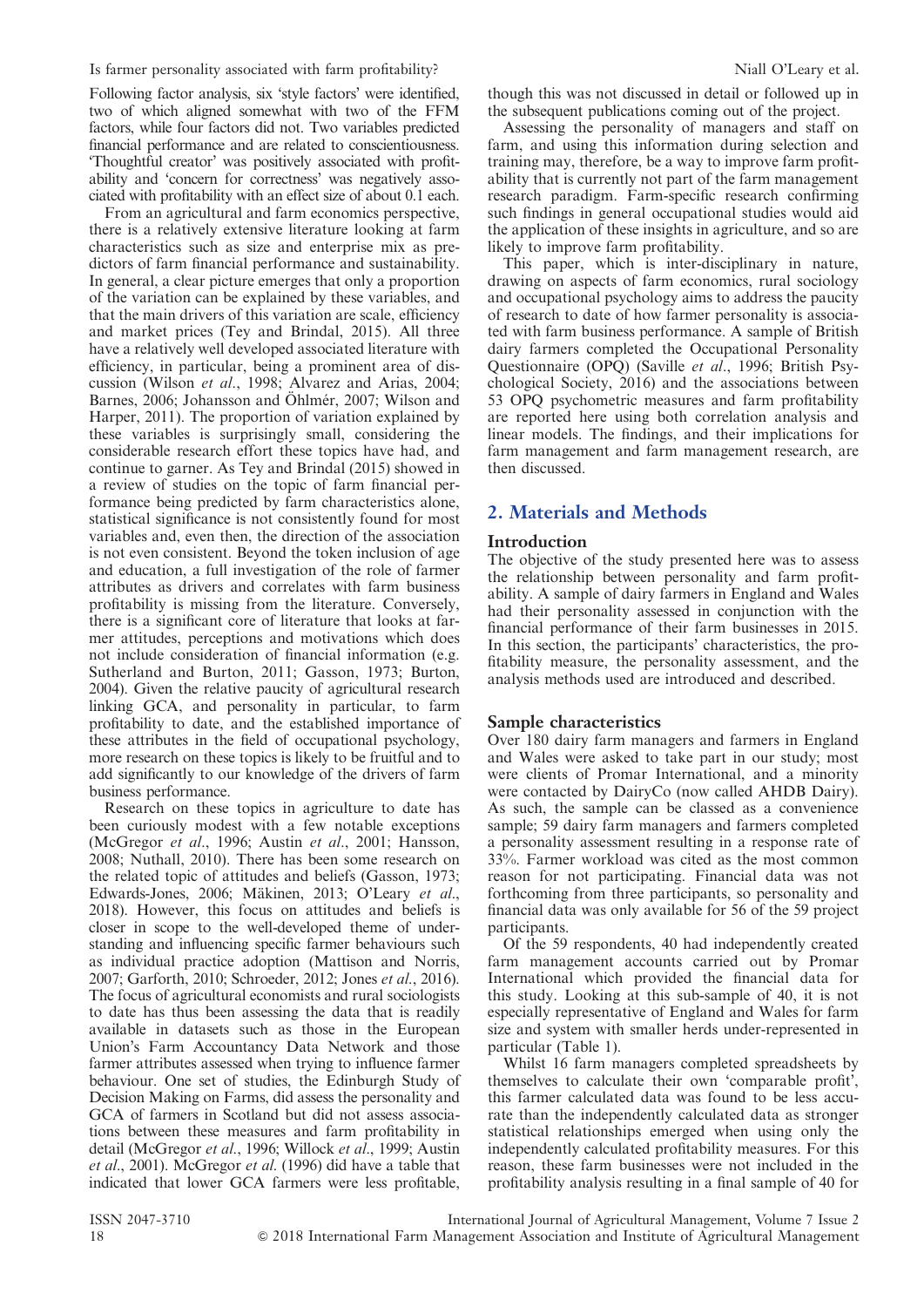#### Table 1: Participant farm businesses' summary descriptive statistics (N=40)

|                         | Mean  | <b>Standard deviation</b> | National average (2015) |
|-------------------------|-------|---------------------------|-------------------------|
| Herd size               | 210   | 108                       | 141                     |
| CFP <sup>3</sup> /litre | 5.3p  | 5p                        | 4.35p <sup>2</sup>      |
| CFP <sup>3</sup> /cov   | £390  | £353                      | N/A                     |
| Litres per cow          | 7.362 | .620                      | 7,944 <sup>1</sup>      |

<sup>1</sup> Herd size, England and Wales, litres per cow, UK (AHDB, 2016a)  $^2$  Mostly English reference sample (Vickery et al., 2015)  $^3$  Comparable Farm Profit

Table 2: Example OPQr forced choice question block

|                                                                                     | Most like me | Least like me |
|-------------------------------------------------------------------------------------|--------------|---------------|
| I like helping people<br>I enjoy competitive activities<br>I view things positively |              |               |

the correlation and linear model analysis. For our comparisons between farm managers and the UK population norm, all 59 completed personality assessments were used.

Comparable Farm Profit (CFP) is a measure of profitability used in benchmarking by the levy body that all UK dairy farms are required to belong to, AHDB Dairy. Here it focused solely on the dairy enterprise and involved calculating total profit for the dairy enterprise per litre, per cow and per hectare. In this study, only profit per litre and cow was available to the authors. CFP is derived as follows. From dairy income, variable costs and fixed costs are subtracted plus the profit/loss on any sale of assets to produce what is widely called Farm Business Income. When the value of family or unpaid manual and managerial labour is subtracted, CFP results in some circles this is called Farm Corporate Income. Rent, whether real or imputed, and finance charges are not deducted to get this measure.

#### The Occupational Personality Questionnaire

The Occupational Personality Questionnaire TM (OPQ) is a personality inventory designed for use in occupational contexts for selection and training. The themes assessed include relationships with people, thinking style and feelings and emotions. It is based on prominent models from psychology and management (Saville et al., 1996). The OPQ has received an endorsement from the British Psychological Society having been tested for validity and reliability (Smith and Banerii, 2007). OPO's incremental validity for predicting performance beyond ability measures has also been established (Bartram, 2013; Furnham et al., 2014). The OPQr was, thus, deemed a suitable tool for the study summarised here where farmer personality was the topic of interest.

Table 2 shows an example OPQr question block. In each block, three statements were presented. Participants then selected the statement most like them and the statement least like them - a forced choice format. This forced choice format helps counteract social desirability bias and is relatively efficient (Brown and Bartram, 2009). The OPQr version employed in this study was the latest version of the OPQ available at the time and takes 25 to 40 minutes to complete. It has a short, forced choice format, with normative properties (British Psychological Society, 2016). The OPQi (ipsative) is similar

but with a forced choice between four options (rather than three) and the OPQn is a normative version. As they are mostly self-explanatory, for space reasons, and the fact that the OPQr instrument is proprietary, descriptions and definitions of every variable assessed are not included in this paper. Much information regarding the OPQ is, however, available from SHL/CEB publications on their website of published literature e.g. Saville et al., 1996; Brown and Bartram, 2009; Bartram, 2013.

#### The norm population

To calculate scores on these personality measures for the participant farmers, their responses were compared by SHL to a norm population that was a representative of the general working population of the UK's Commonwealth English speaking countries; this includes people from India and Australia (for example SHL Group Limited, 2011). People from all socio-economic, educational and occupational backgrounds were included in this norm population as detailed below:

'The OPQ32r international 'general population norm' is a work population norm, drawn from country-specific (or regional) work population norms (CEB, 2011- 2012) that include people actively seeking employment and those in employment; it is therefore a generic norm of people who can be employed, including people not currently in employment, students, and graduates (with varying employment length and all education levels).' (SHL Group Limited, 2015)

The characteristics of the norm population are detailed in the technical manuals available online from the SHL/ CEB website (SHL Group Limited, 2015). The main population norm characteristics of note that contrast with average dairy farmers in England and Wales are as follows:

- A gender ratio of 61:39 male to female; farmers in England and Wales are 95% male (Wilson et al., 2013);
- 37% of the norm population were 29 or younger and only 6.7% of the norm group were over the age of 50; the average age of dairy farmers in England is 51 (Farm Business Survey Team, 2012);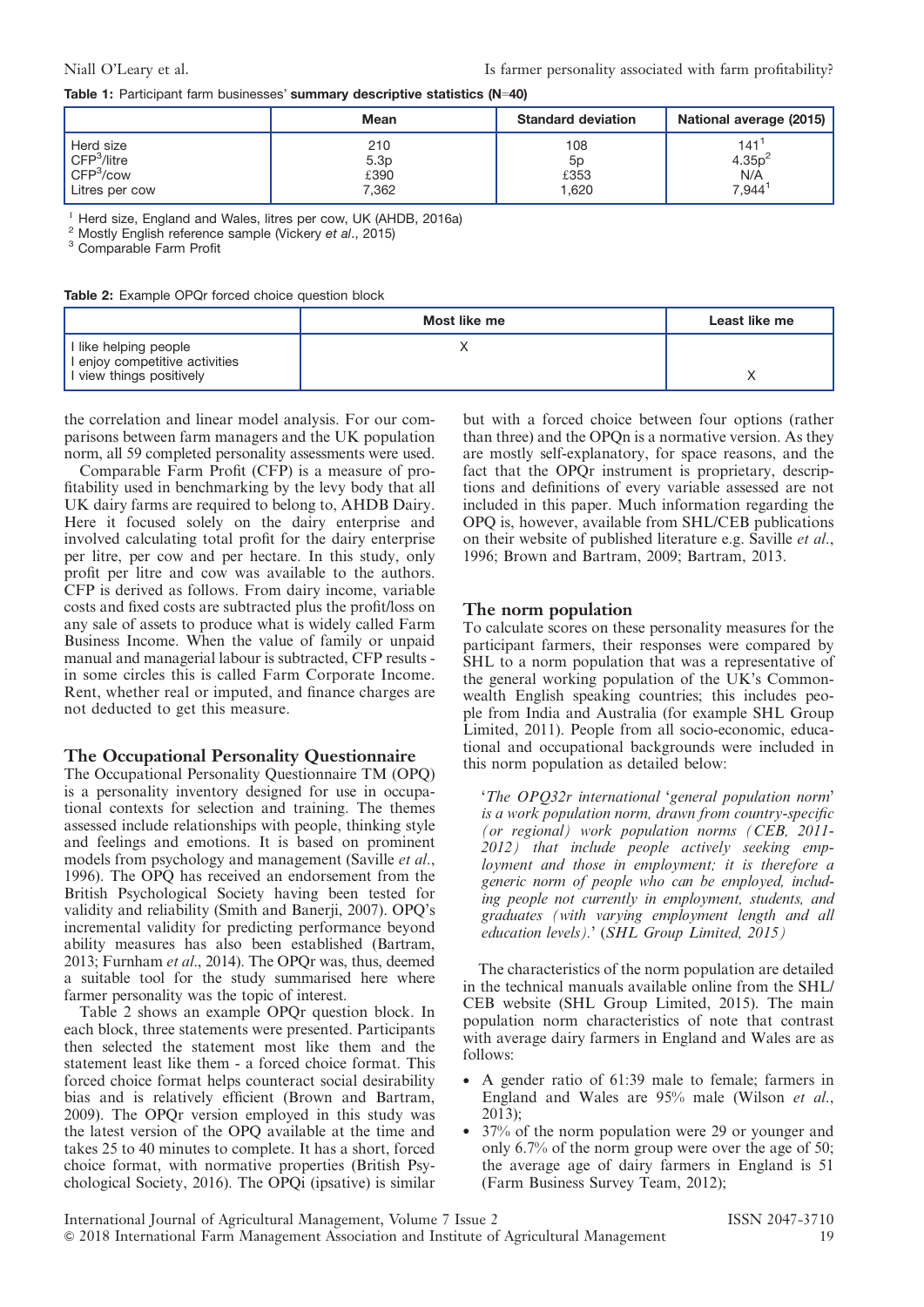Table 3: Likelihood of having a particular competence by STEN score

| <b>STEN score</b>     |          |             |         |              |             | - 0 |
|-----------------------|----------|-------------|---------|--------------|-------------|-----|
| Competence likelihood | Jnlikely | ∟ess likely | Average | Quite likely | Very likely |     |

- 32.6% of the norm population had postgraduate degrees; this is much higher than farmers in England and Wales at about 3% (Wilson et al., 2013); and
- $\bullet$  only 40% of the norm population had managerial responsibilities; this can be compared to all the participants of this study having such responsibilities.

Though this may not be the most ideal comparison, it functions well as a reference. In addition, other population norm comparisons were not available for the study reported here. For example, a comparison with managers or sole proprietors would also have been informative.

A total of 53 psychological variables were extracted from the individual farm managers' assessments. These measures were calculated by SHL against the norm population and presented as STEN (standardised ten) 'scores' in reports for each of the participants (Table 3). Each score indicates how likely the respondent has a particular competence/trait compared with the norm population. Mean STEN scores for the norm population are, by definition, 5.5 and have a standard deviation of 2 for the norm population (Macnab *et al.*, 2005). These STEN scores were extracted from the individual participants' reports and comprise the independent variables used in the study reported here.

#### Analysis methods used

To compare the participants' scores with the population norm mean of 5.5, one-sample t-tests were performed using R function 't-test' specifying 'two-sided' and mu of 5.5 (R Core Team, 2013). To assess the relationship between personality measures and profitability, a Spearman's rank correlation analysis was performed. To assess the relative importance of variables correlated with profitability, linear regression was also carried out. The 'cor' and 'lm' functions in R statistical software were used for this (R Core Team, 2013).

# 3. Results

# **Introduction**

In this section, the results of three types of analysis are presented. First, the scores of the study farmers and farm managers are compared with the reference norm sample using one-sample t-tests. Second, correlation analyses between personality measure STEN scores with litres of milk produced and profitability measures are reported. Finally, two linear models predicting profitability are presented.

# Comparison with norm population

As the OPQ reports measure participants as STEN scores, for comparison purposes, the mean of the norm population described above for each measure is, by definition, 5.5. Table 4 reports the contrasting mean scores for farm managers, the standard deviation of the farm manager sample, and the p-value indicating if farmers' scores were statistically distinct from the norm population (UK English speaking general working population). For 40 of the 53 measures, the farm managers' scores differed significantly ( $p = < 0.05$ ); 33 of 53 differed at the stricter threshold of  $\langle 0.01 \rangle$  and 23 at  $\langle 0.001 \rangle$ .

For example, farm managers scored lower on Conscientiousness and Detail Conscious measures but higher on Modest and Independently Minded compared with the norm sample.

### Correlations with profitability

Four personality variables had large and significant correlations with both profit of the dairy farm business per cow and profit per litre. As shown in Table 5, these were Detail Conscious, Leadership, Relaxed and Conscientiousness measures.

### Profitability linear models

This study reported here set out to identify variables predictive of CFP per cow and per litre. To this end, linear models to predict variation in these two variables were developed using the personality measures most correlated to these profitability measures.

An initial model was created with these nine variables most correlated to profitability shown in Table 5. The least significant variable was then removed and the model re-run. This procedure was iterated until all the remaining variables were statistically significant, similar to the stepwise procedure used by Vandermersch and Mathijis (2004). Models with an adjusted  $R^2$  of 0.41 for profit per litre of milk and 0.38 for profit per cow resulted. The same three variables emerged in predicting both outcomes: Detail Conscious; Leadership; and Relaxed (see Table 6 and Table 7).

A high scorer for Detail Conscious 'focuses on detail, likes being methodical, organised and systematic'. A low scorer can be described as 'unlikely to become preoccupied with detail, less organised and systematic, dislikes tasks involving detail'. High scorers were much more profitable. Scoring one STEN score higher on this measure (half a standard deviation) was associated with  $\text{\textsterling}72$  per cow or 1p per litre of milk greater CFP per year.

A similar change in Leadership score was found from the modelling to result in a £55 per cow, or 0.8p per litre of milk, change in profit per year. Leadership is described as 'Inspiring and guiding individuals and the group. Leading by example and arousing enthusiasm for a shared vision'. Finally, Relaxed was negatively associated with profit with each STEN score increase associated with a negative change in profit of  $£49$  per cow and 0.6p per litre of milk. A high scorer on this is likely to be described as: 'finds it easy to relax, rarely feels tense, is generally calm and untroubled'. A low scorer 'tends to feel tense, finds it difficult to relax, can find it hard to unwind after work'.

Only the personality measures derived from the OPQ were included in this analysis of financial performance, as that was the focus of the study.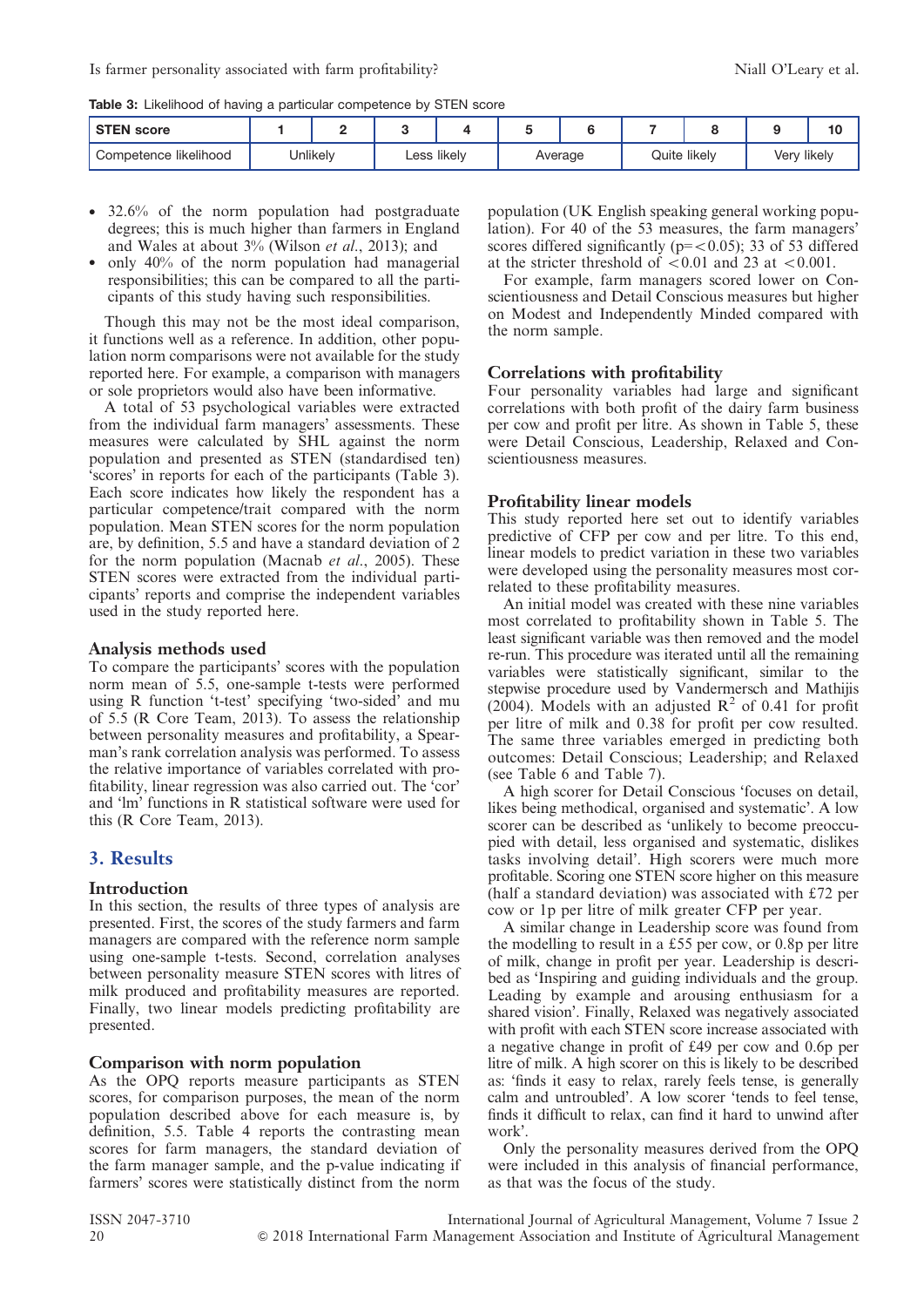| Table 4: Comparison of farm managers with the population norm on personality scores <sup>1</sup> , ordered by farm manager mean upwards |  |  |  |  |  |  |
|-----------------------------------------------------------------------------------------------------------------------------------------|--|--|--|--|--|--|
| $(N=59)$                                                                                                                                |  |  |  |  |  |  |

|                                 | Farm managers mean    | Farm managers Std Dev | p-value        |
|---------------------------------|-----------------------|-----------------------|----------------|
| Conscientiousness               | 3.4                   | $\overline{2}$        | < 0.001        |
| <b>Detail Conscious</b>         | 3.6                   | 1.9                   | < 0.001        |
| Conscientious                   | 3.6                   | 2.1                   | < 0.001        |
| Service Orientation             | 3.8                   | 1.8                   | < 0.001        |
| <b>Building Bonds</b>           | 4                     | 2.1                   | < 0.001        |
| Achieving                       | 4                     | 1.8                   | < 0.001        |
| <b>Rule Following</b>           | 4.1                   | 1.9                   | < 0.001        |
| Behavioural                     | 4.2                   | 1.9                   | < 0.001        |
| <b>Understanding Others</b>     | 4.3                   | 2.1                   | < 0.001        |
| Persuasive                      | 4.3                   | 1.6                   | < 0.001        |
| Caring                          | 4.3                   | 2.1                   | < 0.001        |
| <b>Emotional Awareness</b>      | 4.4                   | 2.1                   | < 0.001        |
| Communication                   | 4.4                   | 2.1                   | < 0.001        |
| Innovative                      | 4.4                   | 1.8                   | < 0.001        |
| Accurate Self Assessment        | 4.5                   | 1.8                   | < 0.001        |
| Achievement Drive               | 4.5                   | 1.8                   | < 0.001        |
|                                 | 4.5                   | 2.1                   |                |
| <b>Organisational Awareness</b> |                       | 2.2                   | 0.001          |
| Persistence                     | 4.6                   |                       | 0.003          |
| Influence                       | 4.6                   | 1.9                   | 0.001          |
| Change Catalyst                 | 4.6                   | 2.1                   | 0.002          |
| Developing Others               | 4.6                   | 2<br>1.9              | 0.001          |
| Teamwork and Collaboration      | 4.6                   |                       | < 0.001        |
| Leadership<br>Affiliative       | 4.7                   | 2.1<br>2.1            | 0.005          |
|                                 | 4.7                   |                       | 0.003          |
| Socially Confident              | 4.7                   | $\overline{2}$        | 0.003          |
| Democratic                      | 4.7                   | 2.5                   | 0.015          |
| Evaluative                      | 4.7                   | 1.9                   | 0.002          |
| Conceptual                      | 4.7                   | $2.2\phantom{0}$      | 0.011          |
| <b>Variety Seeking</b>          | 4.7                   | 2.1<br>1.7            | 0.006          |
| Adaptable                       | 4.7                   |                       | 0.001          |
| Initiative                      | 4.8<br>4.8            | 2<br>2.1              | 0.009<br>0.017 |
| Outspoken                       | 5                     | 1.9                   | 0.045          |
| Self Confidence                 | 5                     |                       |                |
| Data Rational                   |                       | 2<br>1.7              | 0.049          |
| <b>Conflict Management</b>      | 5.1                   |                       | 0.083          |
| Controlling                     | 5.1                   | 1.9                   | 0.148          |
| Outgoing                        | 5.2                   | 2.1                   | 0.34           |
| Optimistic                      | 5.3                   | 2.1                   | 0.55           |
| Decisive                        | 5.3                   | 2.1                   | 0.41           |
| Adaptability<br>Relaxed         | 5.4                   | 2<br>2.5              | 0.675          |
|                                 | 5.4                   |                       | 0.732          |
| Competitive                     | 5.5                   | 2                     | 0.869          |
| Forward Thinking                | 5.6                   | 1.8                   | 0.694          |
| <b>Tough Minded</b>             | 5.7                   | 2.3                   | 0.515          |
| Trusting                        | 5.7                   | 2                     | 0.423          |
| Vigorous                        | 5.8                   | 1.8                   | 0.265          |
| Conventional                    | 5.9                   | 2                     | 0.105          |
| Worrying                        | 6                     | 1.9                   | 0.059          |
| Self Control                    | 6.1                   | 2.1                   | 0.024          |
| Consistency                     | 6.2                   | 1.4                   | < 0.001        |
| Modest                          | 6.5                   | 1.9                   | < 0.001        |
| <b>Emotionally Controlled</b>   | $\overline{7}$<br>7.2 | 2.2<br>1.7            | < 0.001        |
| Independent Minded              |                       |                       | < 0.001        |

 $1$  One sample t test, two tails, n=59; being STEN scores, the reference population has a mean of 5.5. Ordered by mean STEN score upwards

# 4. Discussion

### Introduction

Farmers were found to be distinct psychologically from the population norm of people available to work in UK English speaking countries with 23 out of 53 variables being significantly different at the  $\langle 0.001$  p-value threshold (see Table 4). This could well have been expected as farmers and farm managers are quite different in many regards from the general working population of UK English speaking countries used as the comparative

population norm. Of note, however, is that participants, in general, scored lower than the comparative population norm used.

Farm managers scored a standard deviation lower on the Detail Conscious personality variable (mean  $=3.6$ ) compared with the norm population (5.5). This indicates farmers and farm managers are much less likely to focus on detail, be methodical, organised and systematic compared with the population norm described in the Method section above and relative to many of the other measures assessed. Farmers are generally their own 'bosses', perhaps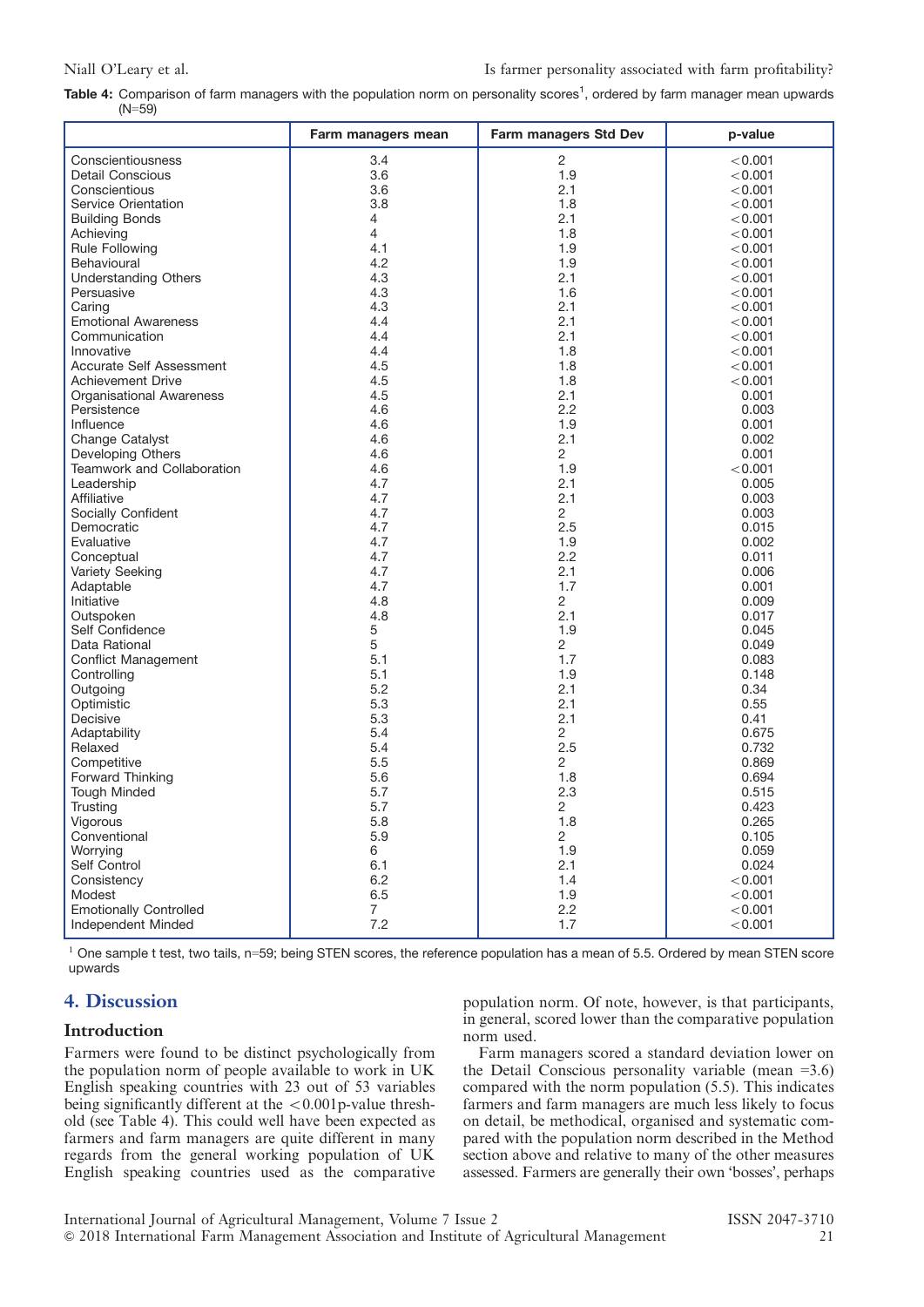#### Is farmer personality associated with farm profitability? Niall O'Leary et al.

Table 5: Profit of dairy farm businesses and farm manager personality correlation (n=40)

|                   | <b>Rho</b>   | p-value | <b>Rho</b> | p-value |  |
|-------------------|--------------|---------|------------|---------|--|
|                   | profit/litre |         | profit/cow |         |  |
| Detail Conscious  | 0.48         | 0.00    | 0.45       | 0.00    |  |
| Leadership        | 0.46         | 0.00    | 0.43       | 0.01    |  |
| Relaxed           | $-0.35$      | 0.03    | $-0.37$    | 0.02    |  |
| Conscientiousness | 0.35         | 0.03    | 0.33       | 0.04    |  |
| Controlling       | 0.30         | 0.06    | 0.29       | 0.07    |  |
| Democratic        | 0.29         | 0.07    | 0.26       | 0.11    |  |
| Social Skills     | 0.29         | 0.07    | 0.24       | 0.14    |  |
| Conscientious     | 0.26         | 0.10    | 0.26       | 0.10    |  |
| Self-Control      | $-0.21$      | 0.19    | $-0.29$    | 0.07    |  |

|                                                          |                         | <b>Estimate</b>                                             | <b>Standard error</b>                                                            | t-value                         | p-value                          |
|----------------------------------------------------------|-------------------------|-------------------------------------------------------------|----------------------------------------------------------------------------------|---------------------------------|----------------------------------|
| (Intercept)<br>Detail Conscious<br>Leadership<br>Relaxed | 0.40<br>0.34<br>$-0.31$ | 1.03p<br>1.00 <sub>p</sub><br>0.79 <sub>p</sub><br>$-0.61p$ | 2.16 <sub>p</sub><br>0.31 <sub>p</sub><br>0.29 <sub>p</sub><br>0.24 <sub>p</sub> | 0.47<br>3.22<br>2.72<br>$-2.49$ | 0.638<br>0.003<br>0.001<br>0.017 |

 $R^2$ =0.48, Adj  $R^2$ =0.41

Table 7: Profit per cow on survey farms predicted by personality variables (N=40)

|                                                          |                         | <b>Estimate</b>                        | <b>Standard Error</b>            | t-value                                | p-value                          |
|----------------------------------------------------------|-------------------------|----------------------------------------|----------------------------------|----------------------------------------|----------------------------------|
| (Intercept)<br>Detail Conscious<br>Leadership<br>Relaxed | 0.38<br>0.31<br>$-0.32$ | £137.66<br>£71.84<br>£54.67<br>£-48.72 | 0.477<br>0.069<br>0.064<br>0.054 | $-1.554$<br>2.994<br>2.449<br>$-2.596$ | 0.129<br>0.005<br>0.019<br>0.014 |

 $R^2$ =0.43, Adj  $R^2$ =0.38

explaining this difference from the reference population who are generally, employees. A comparison with managers in other sectors would have been insightful in this regard. Leadership was the other positively related variable and those studied had a mean of 4.7, just less than half a standard deviation lower than the norm population.

Farmers and farm managers were found to have a similar mean score for Relaxed to the norm population (5.4), and this measure was negatively associated with profitability. High scorers on Relaxed are likely to be less proactive in preventing problems as they probably can tolerate problems when they arise. The more anxious and worried manager, scoring lower in the Self-Control and Relaxed personality variable, goes out of their way to prevent such occurrences.

The remainder of this section discusses these findings in more detail. First, each of the three variables included in the profitability models are discussed and interpreted in more detail. Observations regarding the data sources, possible future research and some weaknesses of the study described here are then discussed.

#### Detail conscious

The Detail Conscious measure relates positively to profitability. A high scorer 'focuses on detail, likes being methodical, organised and systematic'. A low scorer is 'unlikely to become preoccupied with detail, less organised and systematic, dislikes tasks involving detail'. However, the sample of dairy farmers assessed had relatively low scores compared to the other competences assessed and the comparative norm population used in this study. Half of the farmers and farm managers had STEN scores of three or below. The median dairy farmer in the sample was, thus, at least a standard deviation less Detail Conscious than the norm population.

Potential explanations include that many farmers may only have worked for family members before becoming managers themselves, and that family owned and managed farms provide a job security that is likely to reduce incentives for the Detail Conscious behaviour expected in other contexts. Further research, both quantitative and qualitative, may thus be required to understand this finding fully. However, farming does not preclude Detail Conscious behaviour as several high scorers were observed in this study. These farmers tended to have much more profitable farm businesses.

The correlation of rho=0.48 indicates that the Detail Conscious measure of farmers and farm managers covaries with approximately 24% of the variation in profit. This is the largest correlation found in the study reported here. The regression model indicates that a change in STEN score of just one (half a standard deviation in the norm population) predicts a change in profit per cow of  $£71$ . Assuming a 150 cow herd, the UK average (Ashbridge, 2014), this implies over  $£10,000$  profit differential a year for a single STEN point change in managers' scores. As a result, the relationship between Detail Conscious behaviour and profitability should be communicated to farmers and farm managers along with the finding that it is far from the norm found in the industry.

Starting from a low base of 3.7, and with the largest single correlation observed in the study, this offers the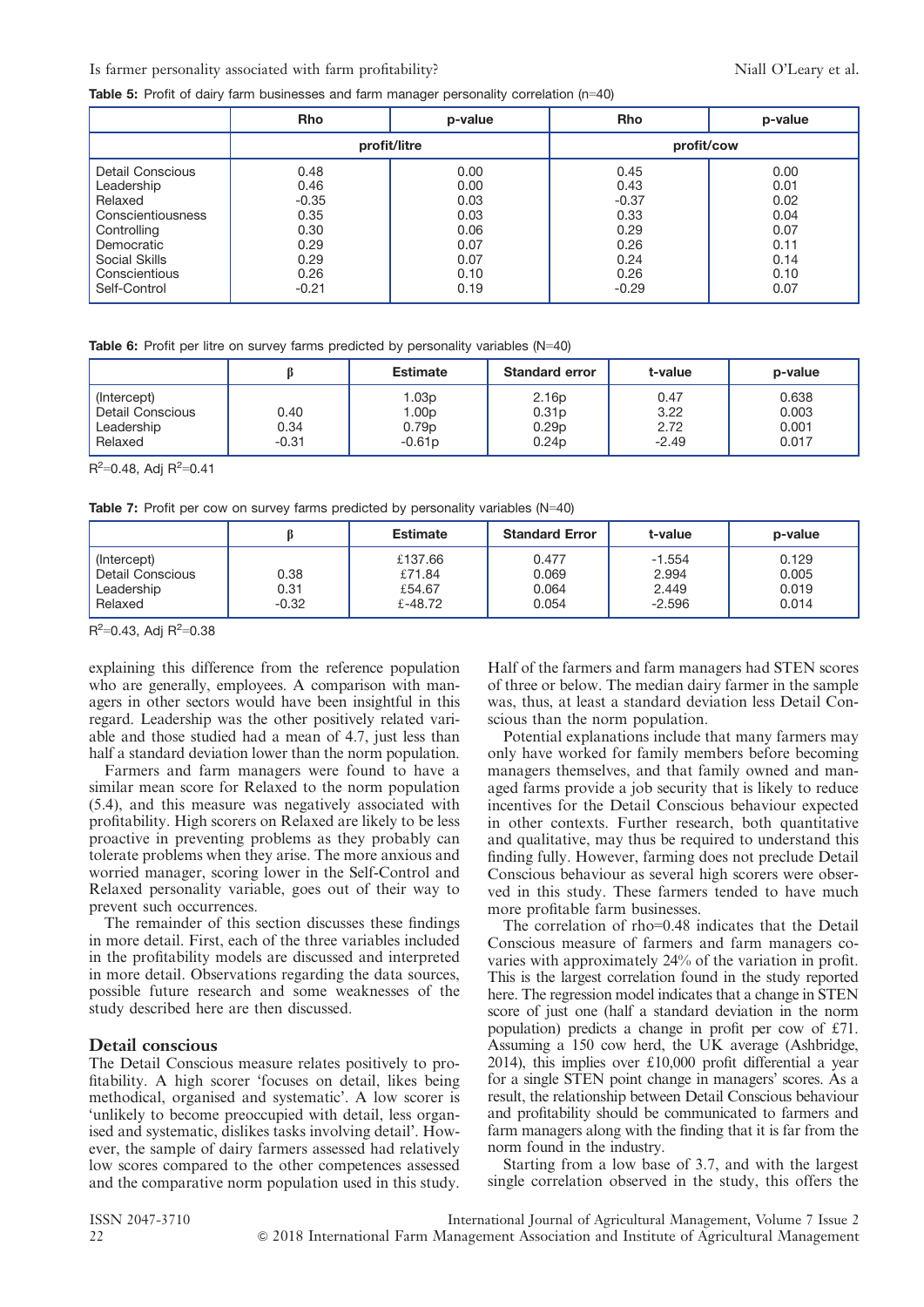greatest potential return for achieving farm financial performance improvements. If farmers and farm managers could become more Detail Conscious, large improvements in performance may follow. The models suggest that effecting a two or three point change in this score could have large benefits. As a consequence, expending effort to achieve this is likely to represent a good return on investment for farmers and farm managers.

## Conscientiousness and related measures

Here we outline the differences between Conscientiousness, Conscientious and Detail Conscientious measures discussed in this study. Conscientiousness is one of the five factors constituting the Five Factor Model (McCrae and Costa, 1985), also known as the Big Five or NEO five. The scores Conscientious and Detail Conscious exist within the 'Conscientiousness' factorial space (Brown and Bartram, 2009). Conscientious and Detail Conscious, therefore, measure specific aspects of 'Conscientiousness'.

The broader measure, Conscientiousness, is described as 'Taking responsibility for personal performance. Meeting commitments and adopting an organised approach to one's work'. Possessing this measure correlated with profit per litre, and per cow, significantly (0.35 and 0.33). In contrast, a high scorer for Conscientious, an aspect of Conscientiousness, is described as someone who 'focuses on getting things finished, persists until the job is done' and a low scorer as someone who 'sees deadlines as flexible, prepared to leave some tasks unfinished'. Conscientious correlated (0.26) to both profit measures but was not statistically significant  $(p=0.10)$ . Having compared these three measures (Detail Conscientious, Conscientious and Conscientiousness) it appears that it is the attention to detail aspect, rather than completing and finishing that is most associated with profitability.

# Leadership

Leadership is described as: 'Inspiring and guiding individuals and a group. Leading by example and arousing enthusiasm for a shared vision'. The important role of Leadership in farm profitability is, for the first time, supported empirically among farmers and farm managers by our findings. The regression models predict that, if two farmers only differed in their Leadership measure by one STEN score, half a standard deviation, the one that scored higher would achieve £55 more profit per cow or just under  $£8,000$  more per year for a 150 cow herd.

# Relaxed

The variable Relaxed had a large negative correlation with profitability, and was included in the final models. A high scorer on the Relaxed measure 'finds it easy to relax, rarely feels tense, is generally calm and untroubled' and a low scorer 'tends to feel tense, finds it difficult to relax, can find it hard to unwind after work'. A constant drive to succeed manifests as tenseness and an always-on approach appears beneficial in dairy farming, financially at least. This finding was somewhat contradictory to expectations. Relaxed exists in the factorial space of Emotional Stability (Bartram, 2013), which is thought to be an important positive predictor of performance, in general, while these results indicate that some aspects of

## Niall O'Leary et al.  $\qquad \qquad$  Is farmer personality associated with farm profitability?

emotional stability are not beneficial from a farm financial perspective.

# Data quality and future research

Future research in this area should include the OPQr, or alternative psychological inventory, a reputable GCA measure and quality financial data with a larger fully representative sample and with varying populations of farmers. Controlling for business size may also be advisable. The OPQr instrument has been proven to be effective for use with farmers and farm managers. However, non-proprietary alternatives should be considered. The OPQs' opaqueness, due to its proprietary nature, is a significant impediment from a research perspective and it would be relatively expensive for farmers and farm managers to use the tool themselves. This is likely to reduce potential benefits from the application of the findings in practical contexts.

# 5. Conclusions

Three personality measures predicted around 40% of the variation in farm financial performance in a relatively small sample of 40 dairy farmers and farm managers in England and Wales over 2015. A wide range of scores on these variables existed among the farmers and farm managers, and the mean scores of some key attributes are distinct from the national norm population used for comparison in the study summarised here. Hiring and training of farm managers, and other farm staff, is likely to be improved by increased assessment of such personality measures in the process. Training providers, farm consultants and farm managers should also consider how to achieve this.

Increasing Detail Conscious behaviour is the most exciting opportunity arising, as there appears to be a need to increase this beneficial trait from a low base among dairy farmers and managers in England and Wales. The effectiveness of training at targeting Detail Conscious behaviour, and Leadership, at improving farm business financial performance also requires more investigation. Further research, with larger, more representative and diverse samples of farmers and managers from sectors other than dairying focusing on Detail Conscious, Leadership and Relaxed measures is required to verify the very promising, and rather innovative, findings of the study presented here.

# About the authors

Dr. Niall O'Leary, is a Research Officer at the Moorepark research station of Teagasc, the Agriculture and Food Development Authority of Ireland, where he is working on Precision Livestock Technology. His PhD thesis, from the University of Reading, was about what attributes make a successful farmer. His family are dairy farmers in Co Kerry, Ireland.

Professor Richard Tranter, is Professor of Rural Economy and Director of the Centre for Agricultural Strategy at the University of Reading. He is an agricultural economist, with 40 years' experience in rural land use and farm economics and structural issues. In recent years, much of his research has concentrated on the decisionmaking behaviour of farmers.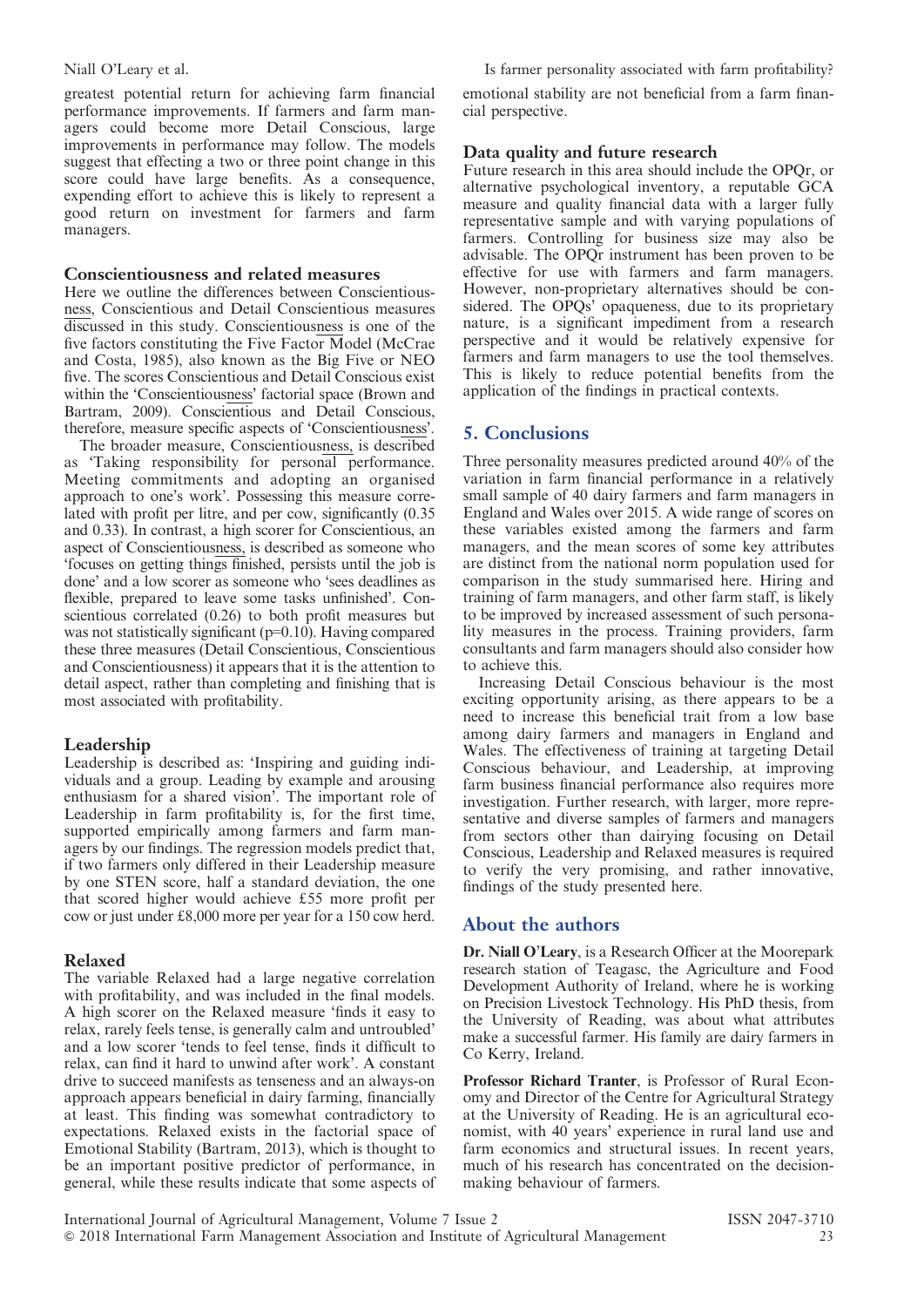Is farmer personality associated with farm profitability? Niall O'Leary et al.

Professor Richard Bennett, is Professor of Agricultural Economics and Research Dean for Food at the University of Reading. He has a lifelong interest in animal health and welfare and has carried out many research projects examining farmers' attitudes towards this, and their reaction to the introduction of new legislation in this sphere.

# Acknowledgement

The data used in this paper were originally collected for a project by Promar International for AHDB Dairy, focusing on the Emotional Social Intelligence of farmers. The role of Neil Adams of Promar International and James Hanbury of Exeter Leadership in the original project, made this paper possible, and is acknowledged with much gratitude by the authors. Whilst the original project was in progress, the lead author was employed on a parallel project which received support from the Knowledge Transfer Partnership's programme, overseen by Innovate UK (Swindon), the UK's innovation agency which is supported by 16 other public sector funding organisations.

# **REFERENCES**

- AHDB Dairy (2016). Dairy statistics, Kenilworth. http://dairy.ahdb. org.uk/resources-library/market-information/dairy-statistics/ dairy-statistics-an-insiders-guide-2016/#.WXdMzhXyv-s
- Alvarez, A. and Arias, C. (2004). Technical efficiency and farm size: a conditional analysis. Agricultural Economics. vol. 30, no. 3, pp. 241–250. DOI: 10.1016/S0169-5150(04)00024-6.
- Ashbridge, I. (2014). Opportunity Agriculture: the next decade, The Oxford Farming Conference. https://www.ofc.org.uk/ sites/ofc/files/research/ofcreportonline.pdf [Accessed 8 January 2018].
- Austin, E.J., Deary, I.J. and Willock, J. (2001). Personality and intelligence as predictors of economic behaviour in Scottish farmers. European Journal of Personality. vol. 15, pp. S123– S137. DOI: 10.1002/per.421.
- Barnes, A.P. (2006). Does multi-functionality affect technical efficiency? A non-parametric analysis of the Scottish dairy industry. Journal of Environmental Management. vol. 80, no. 4, pp. 287–294. DOI: 10.1016/j.jenvman.2005.09.020.
- Bartram, D. (2013). Scalar Equivalence of OPQ32: Big Five Profiles of 31 Countries. Journal of Cross-Cultural Psychology. vol. 44, no. 1, pp. 61–83. DOI: 10.1177/0022022111430258.
- British Psychological Society (2016). Test Review Summary: Occupational Personality Questionnaire (OPQ32). https:// ptc.bps.org.uk/test-registration-test-reviews/search-registe red-tests/viewtestsummary/185 [Accessed 21 March 2016].
- Brown, A. and Bartram, D. (2009). OPQ: Supplement to the OPQ32 Technical Manual. SHL Group Limited. London. www.shl.com [Accessed 1 October 2015].
- Burton, R. (2004). Reconceptualising the 'behavioural approach' in agricultural studies: a socio-psychological perspective. Journal of Rural Studies. vol. 20, no. 3, pp. 359–371.
- Edwards-Jones, G. (2006). Modelling farmer decision-making: concepts, progress and challenges. Animal Science. vol. 82, no. 6, p. 783–790. DOI: 10.1017/ASC2006112.
- Farm Business Survey Team (2012). Data Builder User Guide. Rural Business Research. http://farmbusinesssurvey.co.uk/ DataBuilder/Default.aspx?module=UGExampleFarmersAge Type [Accessed 24 August 2012].
- Furnham, A., Race, M-C. and Rosen, A. (2014). Emotional intelligence and the Occupational Personality Questionnaire (OPQ). Frontiers in Psychology. vol. 5, pp. 1–8. DOI: 10.3389/ fpsyg.2014.00935.
- Garforth, C. (2010). Motivating farmers: insights from social psychology. In: Annual meeting - National Mastitis Council.

Reading. pp. 60–67. http://www.nmconline.org/articles/garforth2010.pdf [Accessed 24 May 2012].

- Gasson, R. (1973). Goals and values of farmers. Journal of Agricultural Economics. vol. 23, no. 3, pp. 521–537. DOI: 10.1111/j.1477-9552.1973.tbo0950.x.
- Hansson, H. (2008). How can farmer managerial capacity contribute to improved farm performance? A study of dairy farms in Sweden. Food Economics - Acta Agricultural Scandinavica, Section C. vol. 5, no. 1, pp. 44–61. DOI: 10.1080/ 16507540802172808.
- Hunter, J.E. and Hunter, R.F. (1984). Validity and utility of alternative predictors of job performance. Psychological Bulletin. vol. 96, no. 1, pp. 72–98. DOI: 10.1037/0033-2909. 96.1.72.
- Johansson, H. and Öhlmér, B. (2007). What is the effect of operational managerial practices on dairy farm efficiency? Some results from Sweden. pp. 1–29. http://ageconsearch. umn.edu/bitstream/9845/1/sp07jo02.pdf
- Jones, P.J., Tranter, R.B., Blanco-Penedo, I., Fall, N., Fourichon, C., Hogeveen, H., Krieger, M.C. and Sundrum, A. (2016). Assessing, and understanding, European organic dairy farmers' intentions to improve herd health. Preventive Veterinary Medicine. vol.133, pp. 84–96. DOI: 10.1016/j.prevetmed. 2016.08.005.
- Macnab, D., Bakker, S. and Fitzsimmons, G.W. (2005) Career Values Scale Manual and User's Guide. Edmonton, Canada: Psychometrics Canada Ltd.
- Mäkinen, H. (2013). Farmers' managerial thinking and management process effectiveness as factors of financial success on Finnish dairy farms. Agricultural and Food Science. vol. 22, pp. 452–465. https://journal.fi/afs/article/view/8147
- Mattison, E.H.A. and Norris, K. (2007). Policy Analysis Intentions of UK Farmers toward Biofuel Crop Production: Implications for Policy Targets and Land Use Change. Environmental Science & Technology. vol. 41, no. 16, pp. 5589–5594. DOI: 10.1021/es062211v.
- McCrae, R.R. and Costa, P.T. (1985). Updating Norman's 'Adequate Taxonomy': intelligence and personality dimensions in natural language and in questionnaires. Journal of Personality and Social Psychology. vol. 49, no. 3, pp. 710– 721. DOI: 10.1037/0022-3514.49.3.710.
- McGregor, M., Willock, J., Dent, B., Deary, I., Sutherland, A., Gibson, G., Morgan, O. and Grieve, B. (1996). Links between psychological factors and farmer decision making. Farm Management. vol. 9, no. 5, pp. 228–239. http://researchgate. net/publication/255687361\_Links\_Between\_Psychological\_ Factors\_and\_Farmer\_Decision\_Making
- Nuthall, P.L. (2001). Managerial ability a review of its basis and potential improvement using psychological concepts. Agricultural Economics. vol.24, pp. 247–262.
- Nuthall, P.L. (2009). Modelling the origins of managerial ability in agricultural production. Australian Journal of Agricultural and Resource Economics. vol. 53, no. 3, pp. 419–436.
- Nuthall, P.L. (2010). Should Farmers' Locus of Control be used in Extension? The Journal of Agricultural Education and Extension. vol. 16, no. 3, pp. 281–296. DOI: 10.1080/ 1389224X.2010.489768.
- O'Boyle, E.H., Humphrey, R.H., Pollack, J.M., Hawver, T.H. and Story, P.A. (2011). The relation between emotional intelligence and job performance: a meta-analysis. Journal of Organizational Behavior. vol. 32, pp. 788–818. DOI: 10.1002/job.714.
- O'Leary, N.W., Bennett, R.M., Tranter, R.B. and Jones, P.J. (2018). The extent that certain dairy farmer attitudes and behaviors are associated with farm business profitability. Journal of Dairy Science. vol. 101, in press.
- Poropat, A.E. (2009). A meta-analysis of the five-factor model of personality and academic performance. Psychological Bulletin. vol. 135, no. 2, pp. 322–338.
- R Core Team (2013). R: A language and environment for statistical computing. Vienna, Austria: R Foundation for Statistical Computing. https://www.eea.europa.eu/data-and-maps/ indicators/oxygen-consuming-substances-in-rivers/r-devel opment-core-team-2006